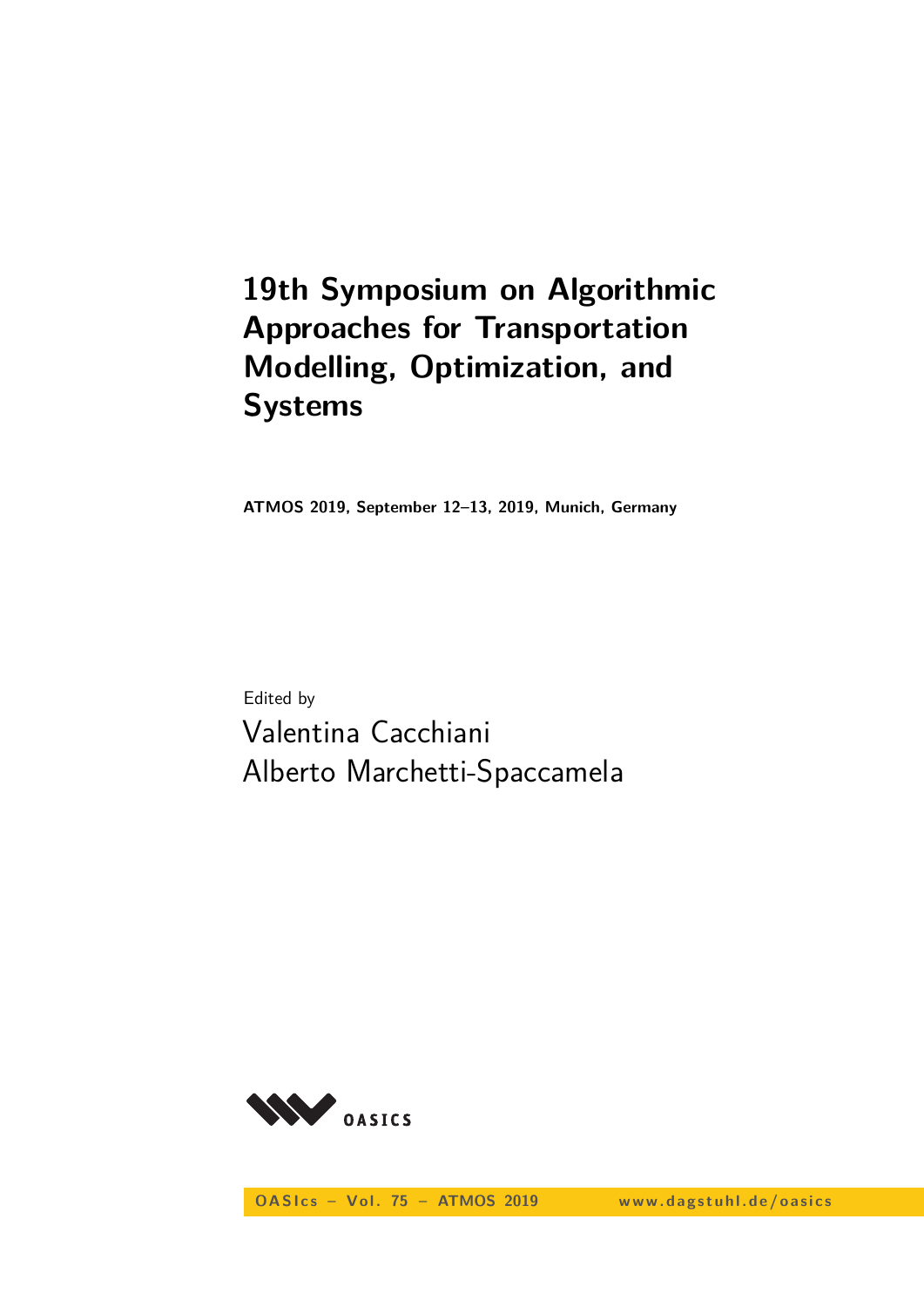#### Editors

#### **Valentina Cacchiani**

DEI, University of Bologna, Italy [valentina.cacchiani@unibo.it](mailto:valentina.cacchiani@unibo.it)

#### **Alberto Marchetti-Spaccamela**

Sapienza University of Rome, Italy [alberto@diag.uniroma1.it](mailto:alberto@diag.uniroma1.it)

#### ACM Classification 2012

Theory of computation  $\rightarrow$  Design and analysis of algorithms; Mathematics of computing  $\rightarrow$  Discrete mathematics; Mathematics of computing  $\rightarrow$  Combinatorics; Mathematics of computing  $\rightarrow$  Mathematical optimization; Mathematics of computing  $\rightarrow$  Graph theory; Applied computing  $\rightarrow$  Transportation

#### **[ISBN 978-3-95977-128-3](https://www.dagstuhl.de/dagpub/978-3-95977-128-3)**

Published online and open access by

Schloss Dagstuhl – Leibniz-Zentrum für Informatik GmbH, Dagstuhl Publishing, Saarbrücken/Wadern, Germany. Online available at [https://www.dagstuhl.de/dagpub/978-3-95977-128-3.](https://www.dagstuhl.de/dagpub/978-3-95977-128-3)

Publication date November, 2019

Bibliographic information published by the Deutsche Nationalbibliothek The Deutsche Nationalbibliothek lists this publication in the Deutsche Nationalbibliografie; detailed bibliographic data are available in the Internet at [https://portal.dnb.de.](https://portal.dnb.de)

#### License



This work is licensed under a Creative Commons Attribution 3.0 Unported license (CC-BY 3.0): [https://creativecommons.org/licenses/by/3.0/legalcode.](https://creativecommons.org/licenses/by/3.0/legalcode) In brief, this license authorizes each and everybody to share (to copy, distribute and transmit) the work under the following conditions, without impairing or restricting the authors' moral rights:

Attribution: The work must be attributed to its authors.

The copyright is retained by the corresponding authors.

Digital Object Identifier: [10.4230/OASIcs.ATMOS.2019.0](https://doi.org/10.4230/OASIcs.ATMOS.2019.0)

**[ISBN 978-3-95977-128-3](https://www.dagstuhl.de/dagpub/978-3-95977-128-3) [ISSN 1868-8969](https://www.dagstuhl.de/dagpub/1868-8969)<https://www.dagstuhl.de/oasics>**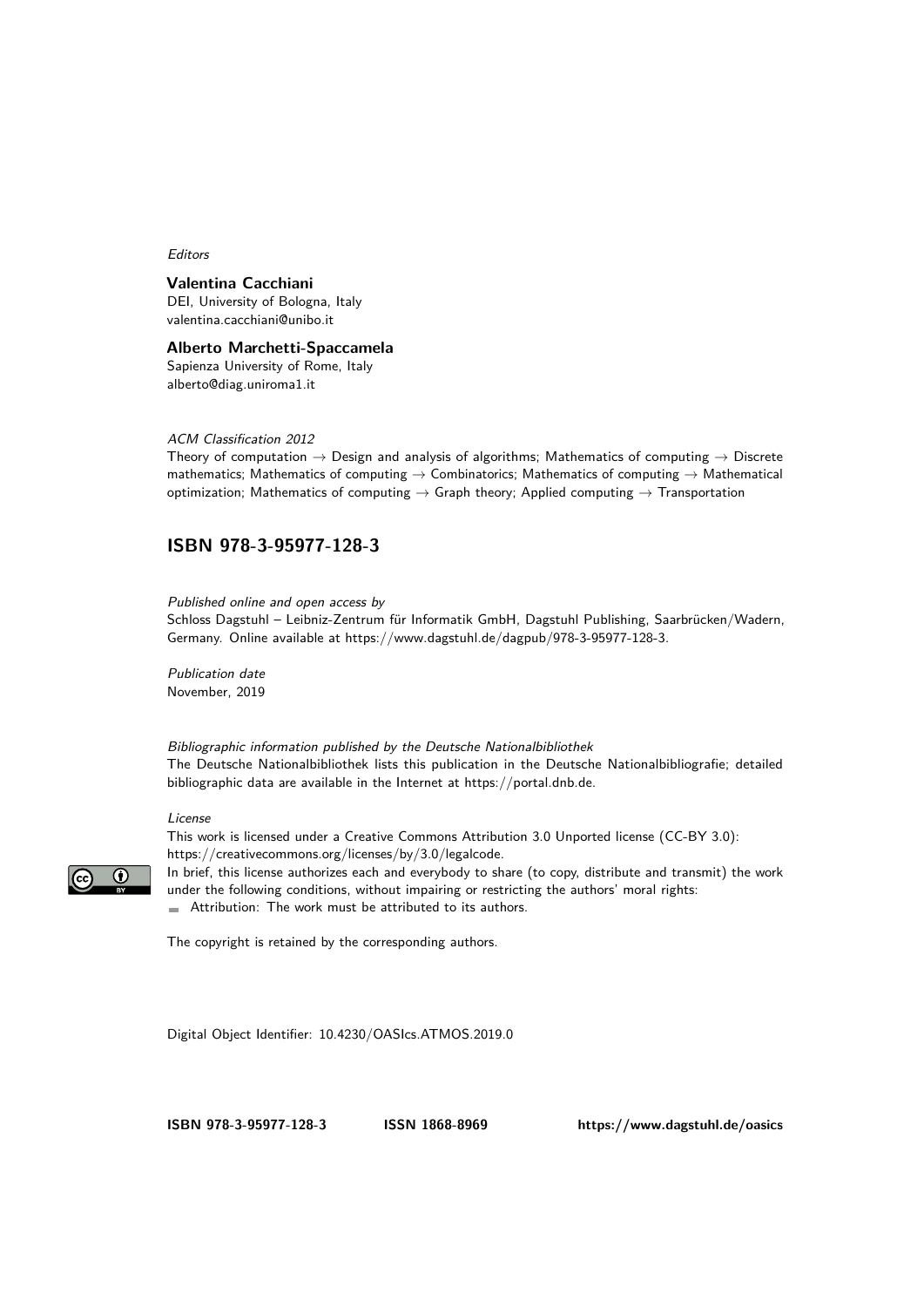#### OASIcs – OpenAccess Series in Informatics

OASIcs aims at a suitable publication venue to publish peer-reviewed collections of papers emerging from a scientific event. OASIcs volumes are published according to the principle of Open Access, i.e., they are available online and free of charge.

#### Editorial Board

- Daniel Cremers (TU München, Germany)
- Barbara Hammer (Universität Bielefeld, Germany)  $\frac{1}{2}$
- Marc Langheinrich (Università della Svizzera Italiana Lugano, Switzerland)
- Dorothea Wagner (Editor-in-Chief, Karlsruher Institut für Technologie, Germany)  $\blacksquare$

#### **[ISSN 1868-8969](https://www.dagstuhl.de/dagpub/1868-8969)**

### **<https://www.dagstuhl.de/oasics>**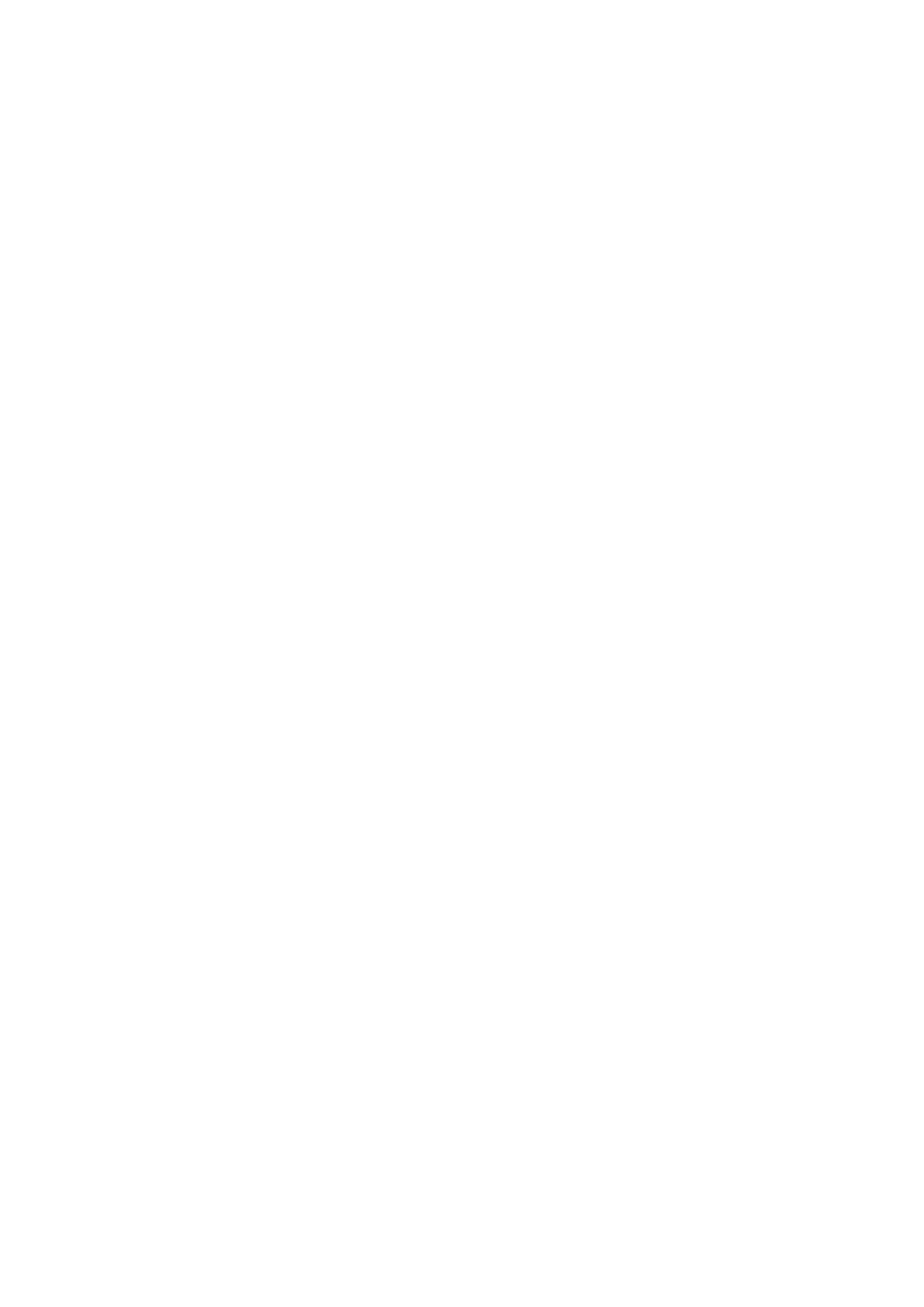# **Contents**

| Preface                                              |      |
|------------------------------------------------------|------|
| Valentina Cacchiani and Alberto Marchetti-Spaccamela | 0:vi |

### **Railway Optimization**

| A Cut Separation Approach for the Rolling Stock Rotation Problem with Vehicle |            |
|-------------------------------------------------------------------------------|------------|
| Maintenance                                                                   |            |
| Boris Grimm, Ralf Borndörfer, Markus Reuther, and Thomas Schlechte            | $1:1-1:12$ |
| New Perspectives on PESP: T-Partitions and Separators                         | $2:1-2:18$ |
| On Sorting with a Network of Two Stacks                                       |            |
|                                                                               | $3:1-3:12$ |

### **Robust Optimization**

| Routing in Stochastic Public Transit Networks           | $4:1-4:18$ |
|---------------------------------------------------------|------------|
| Robust Network Capacity Expansion with Non-Linear Costs |            |
| Francis Garuba, Marc Goerigk, and Peter Jacko           | $5:1-5:13$ |

### **Delay Management**

| The Trickle-In Effect: Modeling Passenger Behavior in Delay Management |              |
|------------------------------------------------------------------------|--------------|
|                                                                        | $6:1-6:15$   |
| Vehicle Capacity-Aware Rerouting of Passengers in Delay Management     |              |
| Matthias Müller-Hannemann, Ralf Rückert, and Sebastian S. Schmidt      | $7:1 - 7:14$ |

#### **Shortest Paths**

| A Priori Search Space Pruning in the Flight Planning Problem                                                                      |              |
|-----------------------------------------------------------------------------------------------------------------------------------|--------------|
| Adam Schienle, Pedro Maristany, and Marco Blanco                                                                                  | $8:1 - 8:14$ |
| Exploiting Amorphous Data Parallelism to Speed-Up Massive Time-Dependent                                                          |              |
| Shortest-Path Computations                                                                                                        |              |
| Spyros Kontogiannis, Anastasios Papadopoulos, Andreas Paraskevopoulos, and                                                        |              |
|                                                                                                                                   | $9:1-9:18$   |
| More Hierarchy in Route Planning Using Edge Hierarchies                                                                           |              |
|                                                                                                                                   |              |
| 19th Symposium on Algorithmic Approaches for Transportation Modelling, Optimization, and Systems (ATMOS)<br>$2019$ ).             |              |
| Editors: Valentina Cacchiani and Alberto Marchetti-Spaccamela                                                                     |              |
| OpenAccess Series in Informatics<br><b>OASICS</b> Schloss Dagstuhl – Leibniz-Zentrum für Informatik, Dagstuhl Publishing, Germany |              |
|                                                                                                                                   |              |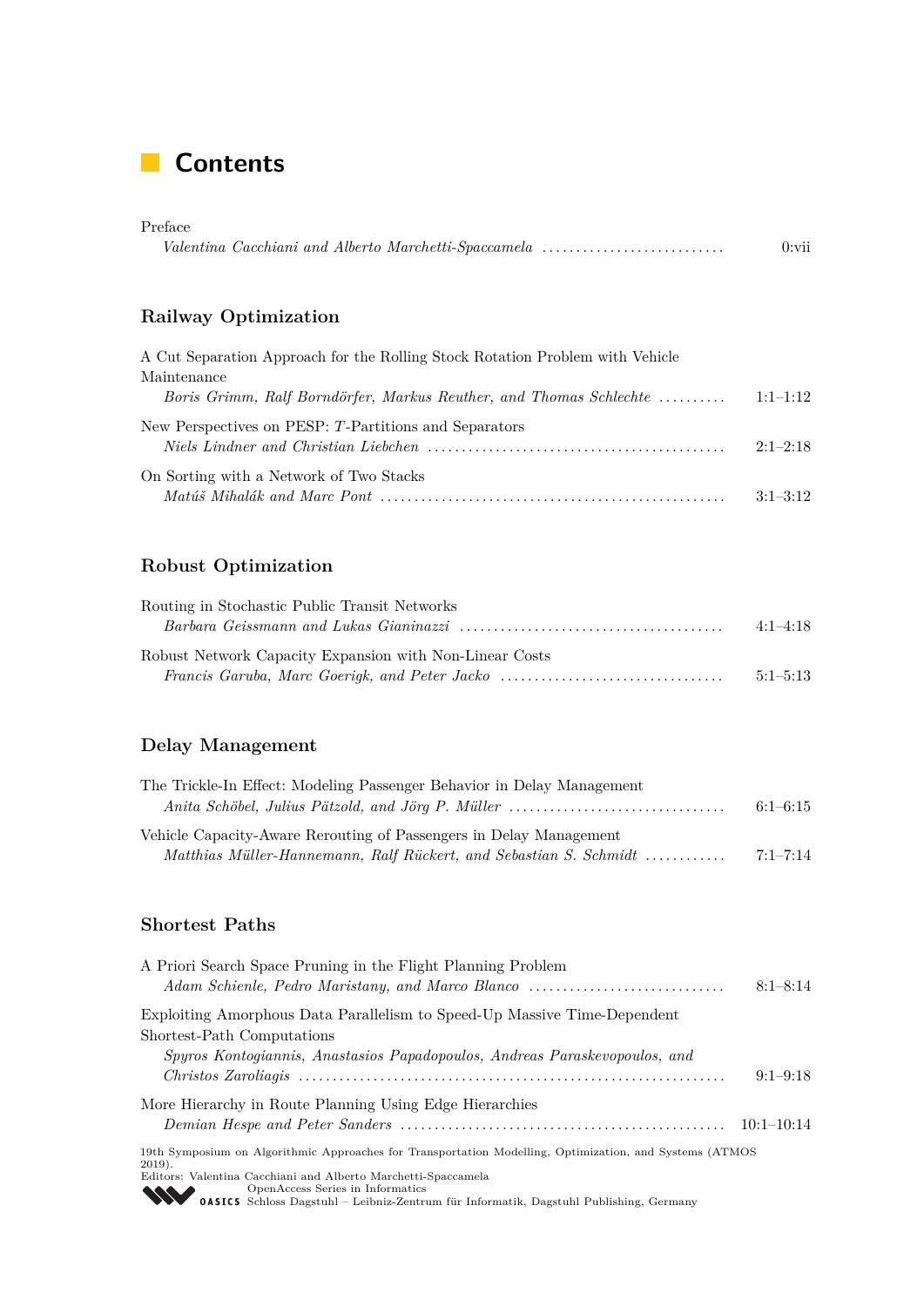#### **0:vi Contents**

### **Routing Problems**

| Maximizing the Number of Rides Served for Dial-a-Ride                                      |                |
|--------------------------------------------------------------------------------------------|----------------|
| Barbara M. Anthony, Ricky Birnbaum, Sara Boyd, Ananya Christman,                           |                |
| Christine Chung, Patrick Davis, Jigar Dhimar, and David Yuen $\ldots \ldots \ldots \ldots$ | $11:1-11:15$   |
| A Graph- and Monoid-Based Framework for Price-Sensitive Routing in Local                   |                |
| <b>Public Transportation Networks</b>                                                      |                |
|                                                                                            | $12:1 - 12:15$ |
| Mode Personalization in Trip-Based Transit Routing                                         |                |
|                                                                                            | $13:1 - 13:15$ |

### **ATMOS'19 Best Paper Award**

An Asymptotically Optimal Approximation Algorithm for the Travelling Car Renter Problem *Lehilton L. C. Pedrosa, Greis Y. O. Quesquén, and Rafael C. S. Schouery* . . . . . . . 14:1–14:15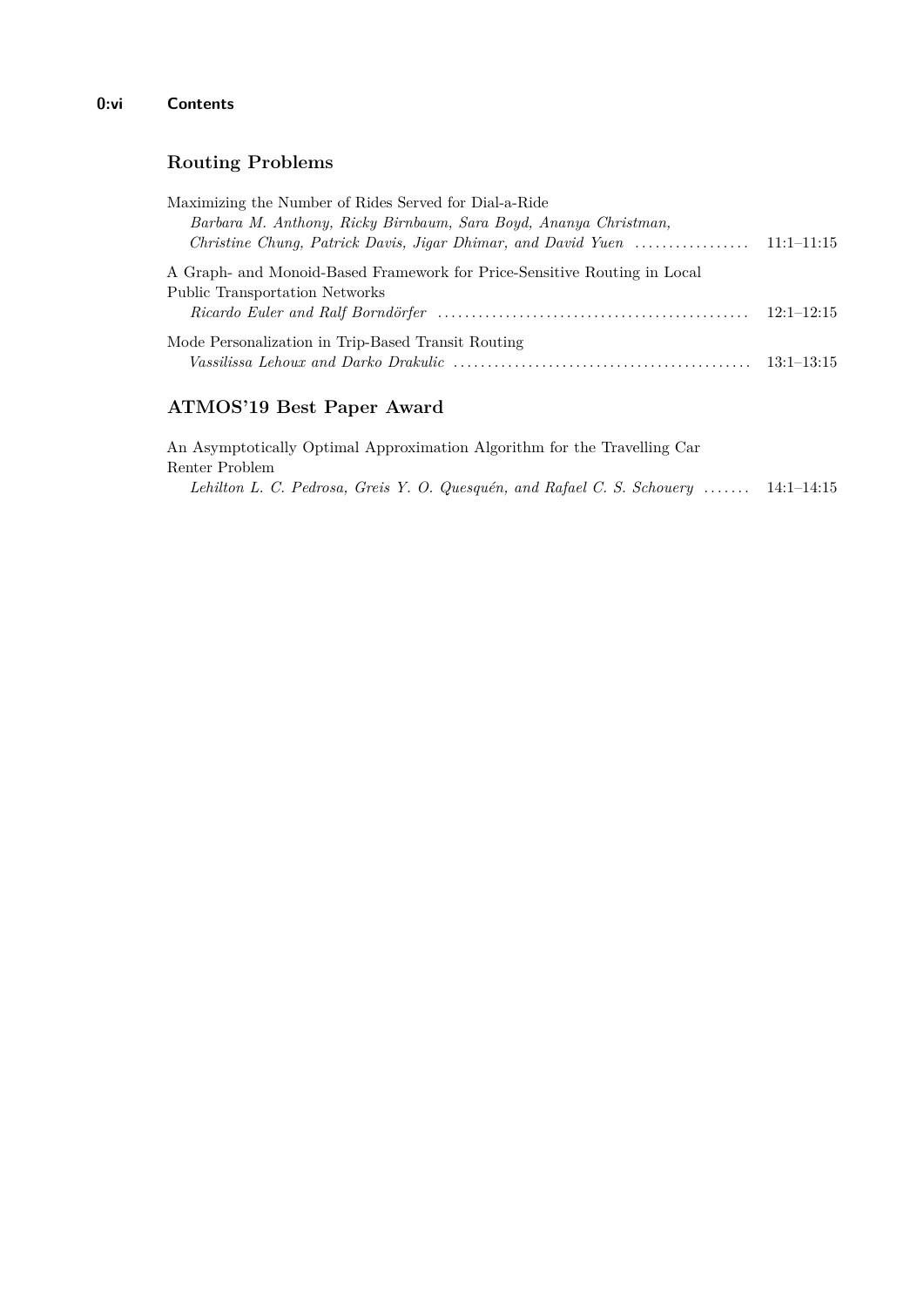## <span id="page-6-0"></span>**Preface**

Running and optimizing transportation systems give rise to very complex and large-scale optimization problems requiring innovative solution techniques and ideas from mathematical optimization, theoretical computer science, and operations research. Since 2000, the series of Algorithmic Approaches for Transportation Modelling, Optimization, and Systems (ATMOS) workshops brings together researchers and practitioners who are interested in all aspects of algorithmic methods and models for transportation optimization and provides a forum for the exchange and dissemination of new ideas and techniques. The scope of ATMOS comprises all modes of transportation.

The 19th ATMOS symposium (ATMOS'19) was held in connection with ALGO'19 and hosted by Technische Universität München in Munich, Germany, on September 12-13, 2019. Topics of interest were all optimization problems for passenger and freight transport, including, but not limited to, demand forecasting, models for user behavior, design of pricing systems, infrastructure planning, multi-modal transport optimization, mobile applications for transport, congestion modelling and reduction, line planning, timetable generation, routing and platform assignment, vehicle scheduling, route planning, crew and duty scheduling, rostering, delay management, routing in road networks, and traffic guidance. Of particular interest were papers applying and advancing techniques like graph and network algorithms, combinatorial optimization, mathematical programming, approximation algorithms, methods for the integration of planning stages, stochastic and robust optimization, online and real-time algorithms, algorithmic game theory, heuristics for real-world instances, and simulation tools.

All submissions were reviewed by at least two referees and most of them by three members of the program committee, and judged on originality, technical quality, and relevance to the topics of the symposium. Based on the reviews, the program committee selected fourteen submissions to be presented at the symposium, which are collected in this volume. Together, they quite impressively demonstrate the range of applicability of algorithmic optimization to transportation problems in a wide sense. In addition, Dorothea Wagner kindly agreed to complement the program with an invited talk on *Traffic Assignment in Transportation Networks*.

Based on the program committee's reviews, Lehilton L. C. Pedrosa, Greis Yvet Oropeza Quesquén and Rafael Schouery won the Best Paper Award of ATMOS'19 with their paper *An Asymptotically Optimal Approximation Algorithm for the Travelling Car Renter Problem*.

We would like to thank the members of the Steering Committee of ATMOS for giving us the opportunity to serve as Program Chairs of ATMOS'19, all the authors who submitted papers, Dorothea Wagner for accepting our invitation to present an invited talk, the members of the Program Committee and the additional reviewers for their valuable work in selecting the papers appearing in this volume, and the local organizers for hosting the symposium as part of ALGO'19. We also acknowledge the use of the EasyChair system for the great help in managing the submission and review processes, and Schloss Dagstuhl for publishing the proceedings of ATMOS'19 in its OASIcs series.

August 2019

Valentina Cacchiani Alberto Marchetti-Spaccamela

19th Symposium on Algorithmic Approaches for Transportation Modelling, Optimization, and Systems (ATMOS 2019).

Editors: Valentina Cacchiani and Alberto Marchetti-Spaccamela [OpenAccess Series in Informatics](https://www.dagstuhl.de/oasics/)

OASICS [Schloss Dagstuhl – Leibniz-Zentrum für Informatik, Dagstuhl Publishing, Germany](https://www.dagstuhl.de)